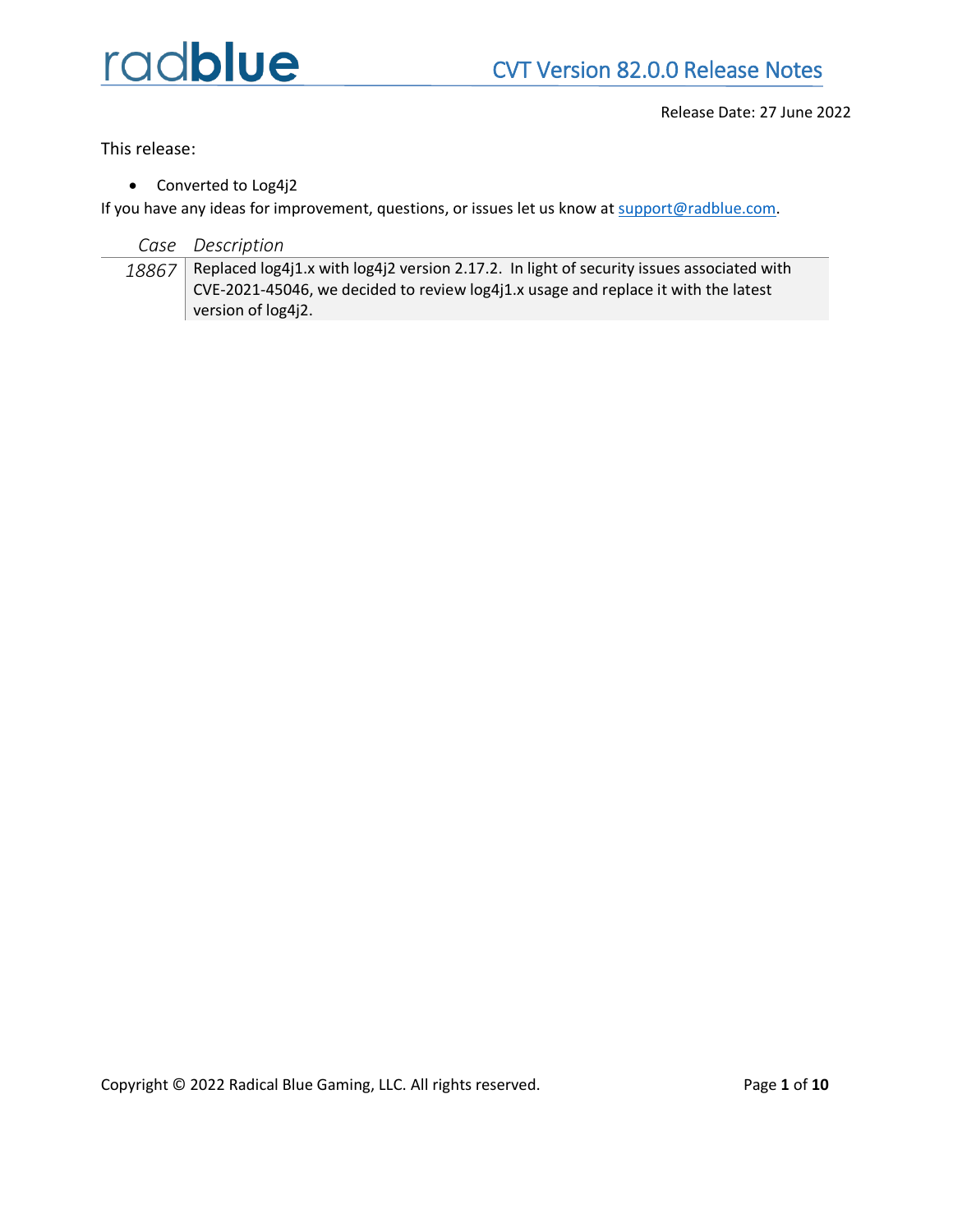

Release Date: 2 June 2021

This release:

- Updated Java to 1.8.0\_275
- Updated JIDE to 3.7.12-pre

If you have any ideas for improvement, questions, or issues let us know at [support@radblue.com.](mailto:support@radblue.com)

*Case Description*

| $17157$ Update Java to 1.8.0_275 |
|----------------------------------|
| 17158 Update JIDE to 3.7.12-pre  |

Copyright © 2022 Radical Blue Gaming, LLC. All rights reserved. Page **2** of **10**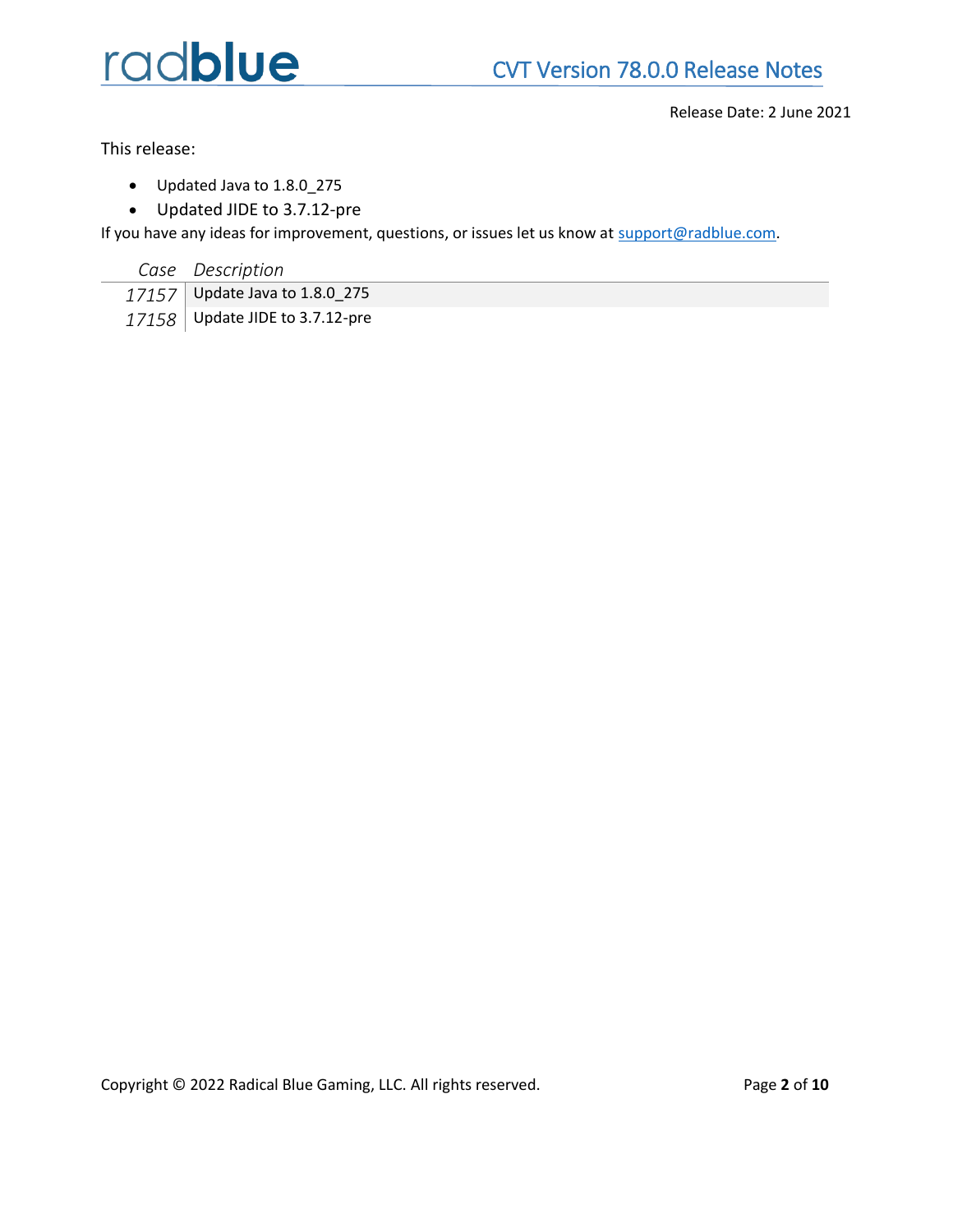Release Date: 7 December 2020

This release:

- Implemented CIC-67 Deprecate test cases based on GSMP-1956
- Updated Apache CXF to 3.2.13

locked or disabled.

If you have any ideas for improvement, questions, or issues let us know at [support@radblue.com.](mailto:support@radblue.com)

*Case Description*

| 16707 | Updated Apache CXF to 3.2.13.                                                                                                                                      |
|-------|--------------------------------------------------------------------------------------------------------------------------------------------------------------------|
| 16755 | Starting a web server to handle help files to work around a limitation in FireFox.                                                                                 |
| 16798 | Implement CIC-67. Deprecates CB-COR-00011 and CB-COR-00042.                                                                                                        |
| 16799 | CB-COR-00059. This case tests that the disable text is displayed when the cabinet<br>is locked.                                                                    |
| 16803 | CB-COR-00060. This case verifies that the EGM updates the egmState, deviceClass<br>and deviceld attributes to reflect the current state when the cabinet device is |

Copyright © 2022 Radical Blue Gaming, LLC. All rights reserved. Page **3** of **10**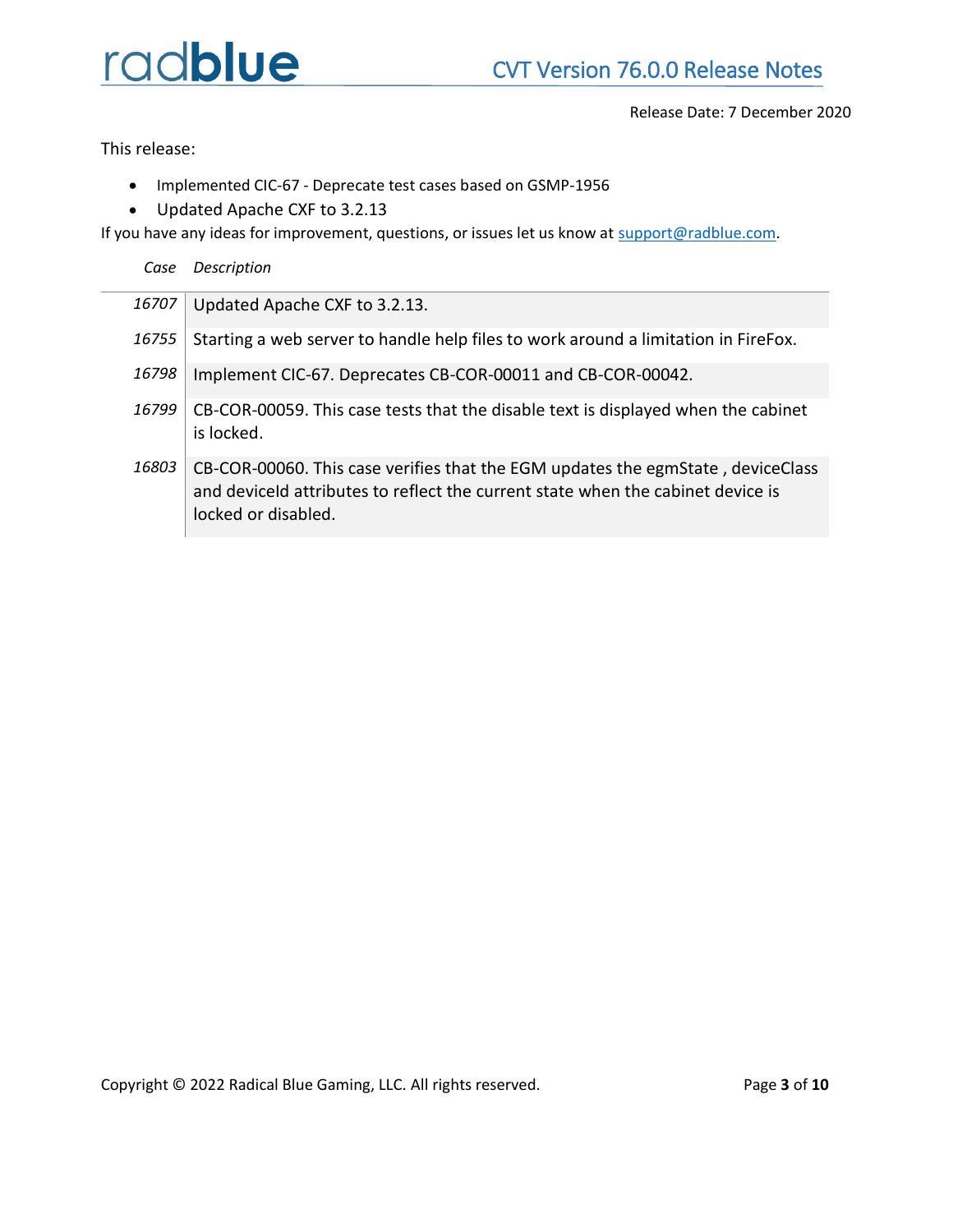Release Date: 7 December 2020

This release:

- Updated Java to OpenJDK 1.8.0\_242.
- Tool renamed from "CVT for EGM" to CVT.

If you have any ideas for improvement, questions, or issues let us know at [support@radblue.com.](mailto:support@radblue.com)

*Case Description*

*16392* Updated Java to OpenJDK 1.8.0\_242.

16395 | Fixed a bug where transport was stuck in a loop when SSL connections fail.

16563 Converted "CVT for EGM" references to CVT.

Copyright © 2022 Radical Blue Gaming, LLC. All rights reserved. Page **4** of **10**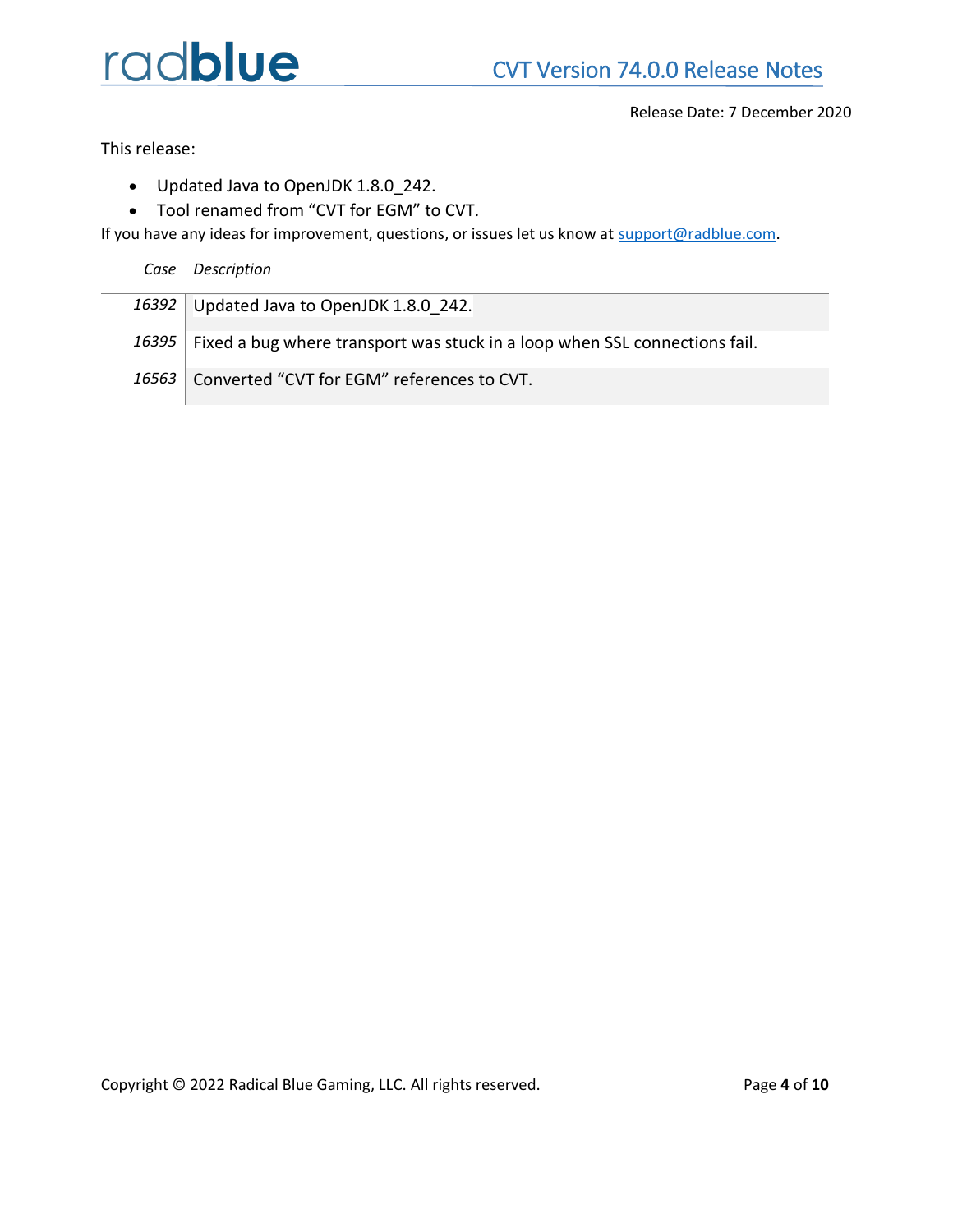Release Date: 3 December 2018

This release:

- Added new capabilities to retrieve and set the audit meter subscription.
- Added SOAP transcript to help diagnose transport errors.
- Bug fixes to GAT processing

If you have any ideas for improvement, questions, or issues let us know at [support@radblue.com.](mailto:support@radblue.com)

| Case  | Description                                                                                                                |
|-------|----------------------------------------------------------------------------------------------------------------------------|
| 14180 | Added a feature to determine if the audit meter subscription has been set.                                                 |
| 14195 | Fixed a bug when retrieving GAT verification results. The error was in the un-<br>marshalling of XML.                      |
| 14197 | Added SOAP transcript to the CVT to diagnose SOAP transport errors.                                                        |
| 14229 | Fixed a bug when GAT verifying a component that has an ampersand in the<br>component ID.                                   |
| 14236 | Added the ability to set the EOD offset for EGMs that don't calculate the correct<br>end of day offset.                    |
| 14277 | Set the default salt to 16 zeros. This allows the CVT to request GAT results that<br>match values generated by regulators. |
| 14350 | Fixed a bug that allowed the user to manipulate an EGM that was not connected<br>to the CVT.                               |
| 14820 | Persist the value of GZIP IN HTTP STACK and GZIP PAYLOAD between<br>installations of the CVT.                              |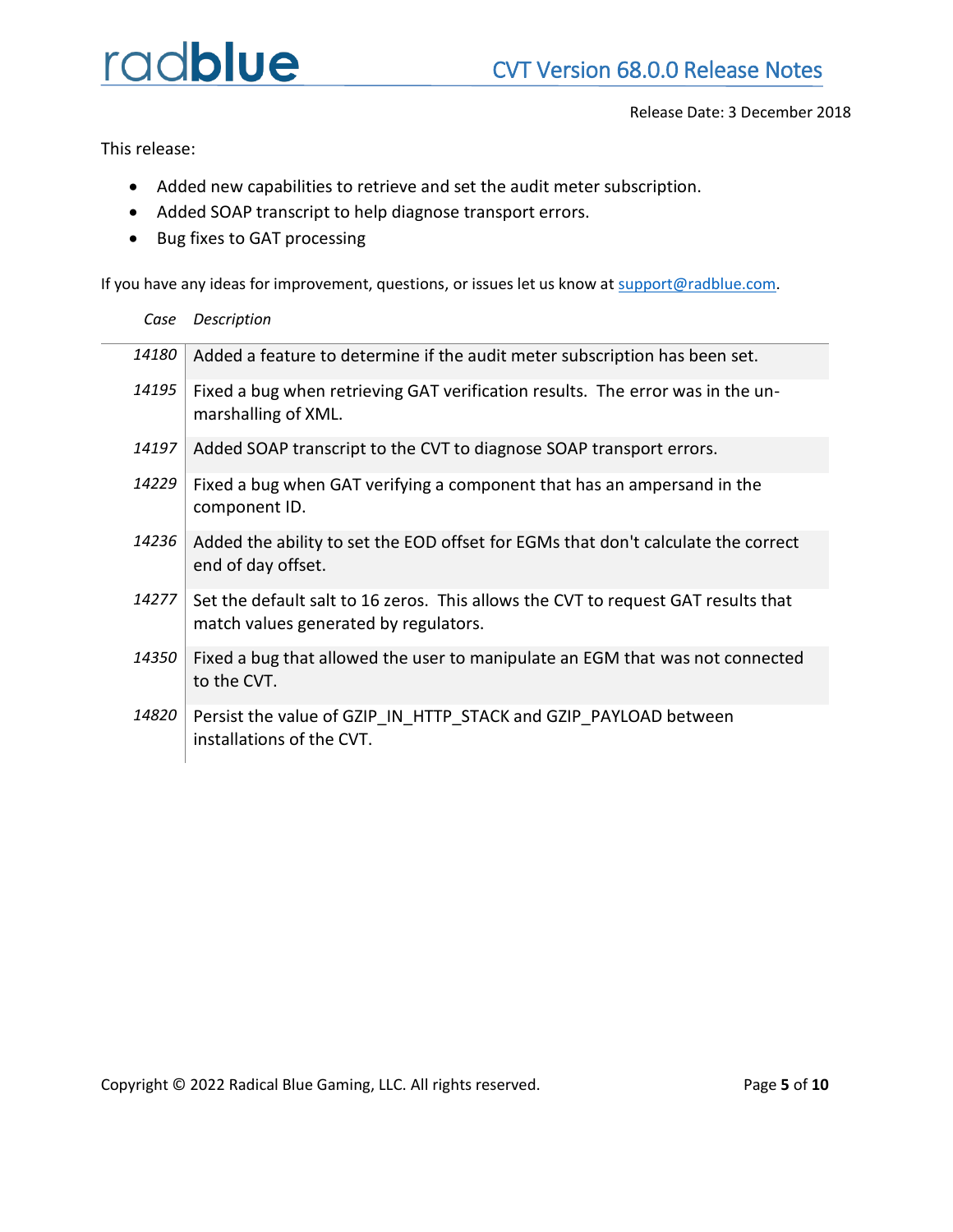This release:

• Added new capabilities to survey an attached EGM.

If you have any ideas for improvement, questions, or issues let us know at [support@radblue.com.](mailto:support@radblue.com)

- *Case Description* 13896 Fixed a bug where the CVT installer's backup and restore was not using the proper directory. 13909 Added the ability to capture the device meters and audit meters of an attached EGM. 19310 Added the ability to verify the components of an attached EGM using SHA-256 GAT algorithm. 13911 Added the ability to display cabinet level information on an attached EGM.
- 13912 Added the ability to capture the device status of an attached EGM.
- 14031 Added the ability to set an audit meter subscription on an attached EGM.

### Ability to survey an EGM

Ш

In this release, the user can now survey an attached EGM without running a test. This allows the user to gather information about the EGM before or after a test run.

| <b>Status</b> | EGM ID   |           | Last Test Session ID     |                    |
|---------------|----------|-----------|--------------------------|--------------------|
| Ø             | RBG_1234 | 苜         | <b>Test EGM</b>          | للمستحدة<br>Tested |
|               |          | <b>BE</b> | <b>EGM</b> Info          |                    |
|               |          |           | <b>GAT Components</b>    |                    |
|               |          |           | <b>Get Device Meters</b> |                    |
|               |          |           | <b>Get Device Status</b> |                    |
|               |          | ÷О        | Set Comm Change          |                    |
|               |          |           | Remove EGM               |                    |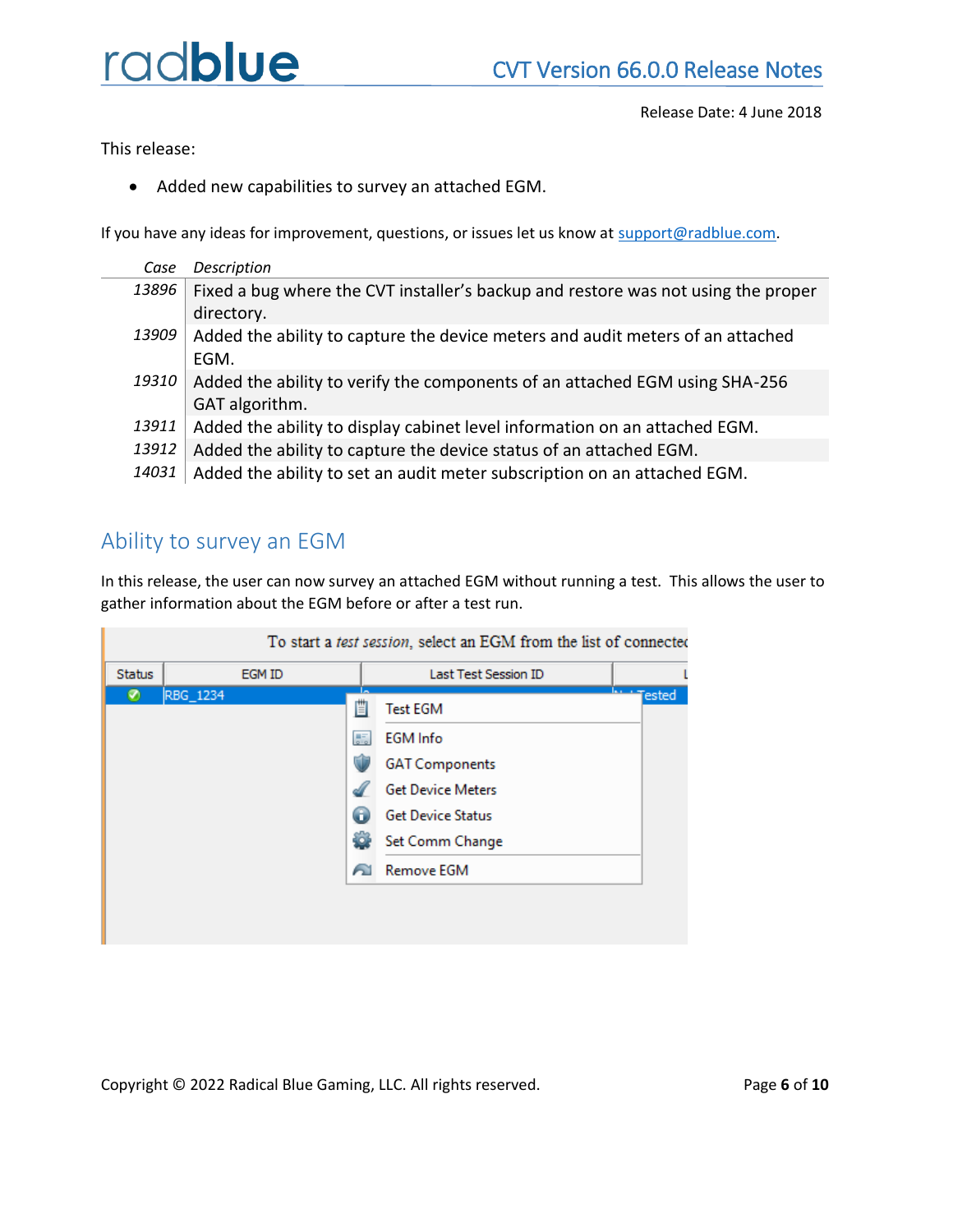### EGM Info

The CVT queries the EGM's cabinet device and display key information along with the certificate that was used by the EGM.

| <b>EGM</b> Information | ×                                                                                        |
|------------------------|------------------------------------------------------------------------------------------|
| <b>EGM Information</b> |                                                                                          |
|                        | EGM ID: RBG 1234                                                                         |
|                        | EGM URL: https://192.168.1.73:38201/RST/api-services/G2SAPI                              |
| Machine Number: 0      |                                                                                          |
| Machine $ID: N/A$      |                                                                                          |
| Report Denom ID: 0.01  |                                                                                          |
|                        | EGM Certificate : CN=RadBlue Tools, OU=Test Software, O=RadBlue, L=Reno, ST=Nevada, C=US |
|                        |                                                                                          |

#### GAT Verification

The CVT will query the EGM to determine the list of components. When the user clicks the **GAT Verify** button the CVT will request the EGM GAT verify all components that support SHA-256 algorithm.

| o<br>How it works | <b>GAT Verification</b><br><b>GAT Verification</b> |                                                                                                                                            |             |      |                   |            | $\times$<br>A. |
|-------------------|----------------------------------------------------|--------------------------------------------------------------------------------------------------------------------------------------------|-------------|------|-------------------|------------|----------------|
|                   |                                                    | To modify a component's salt value, start offset or end offset, dick the Edit button or double click the entry. When done dick GAT Verify. |             |      |                   |            |                |
| Components<br>Q-  |                                                    |                                                                                                                                            |             |      |                   | Edit       |                |
|                   | Component ID                                       | Description                                                                                                                                | <b>Size</b> | Salt | Start Offset      | End Offset |                |
| d                 | RBG_cabinet1                                       | Cabinet Driver File                                                                                                                        | 1,357       |      | 0                 |            | $-1$           |
| d                 | RBG_coinAcceptor1                                  | Coin Acceptor Driver File                                                                                                                  | 0           |      | 0                 |            | $-1$           |
| dl                | RBG_noteAcceptor1                                  | Note Acceptor Driver File                                                                                                                  | 0           |      | 0                 |            | $-1$           |
|                   | component-id                                       | A fixed component of the SmartEGM                                                                                                          | 4,721       |      | 0                 |            | $-1$           |
|                   |                                                    |                                                                                                                                            |             |      |                   |            | v              |
|                   |                                                    |                                                                                                                                            |             |      | <b>GAT Verify</b> | Cancel     |                |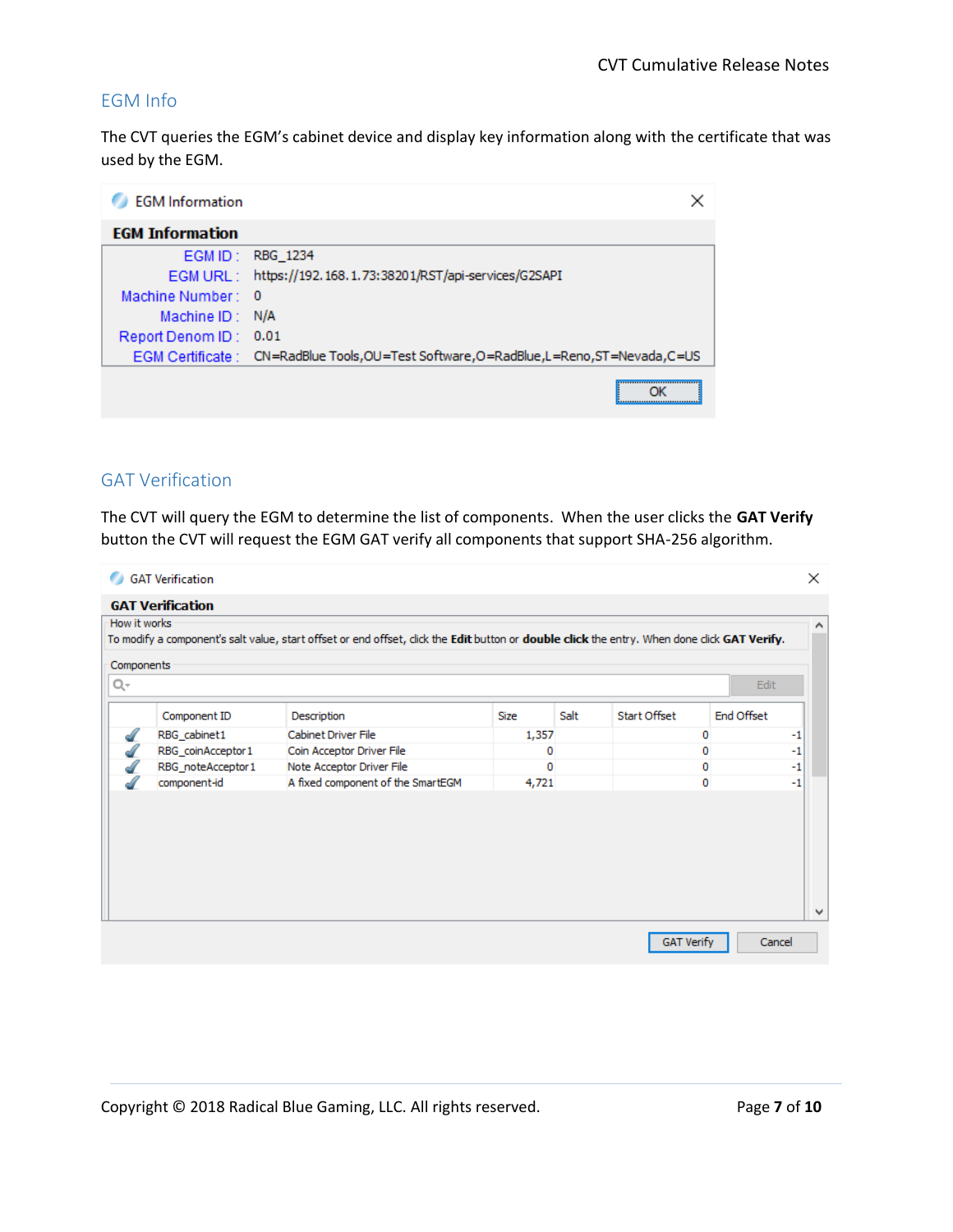| Components |                    |                                   |              |                            |
|------------|--------------------|-----------------------------------|--------------|----------------------------|
|            |                    |                                   |              | <b>Verification Result</b> |
|            | Component ID       | Description                       | Verify State |                            |
|            | RBG_cabinet1       | Cabinet Driver File               | Complete     | AC9B7C32BF695CA222C6D      |
|            | RBG_coinAcceptor 1 | Coin Acceptor Driver File         | Error        | We got a G2S Error: G2S_G  |
|            | RBG noteAcceptor1  | Note Acceptor Driver File         | Error        | We got a G2S Error: G2S G  |
|            | component-id       | A fixed component of the SmartEGM | Complete     | C1A56AC12753D5863369C3     |
|            |                    |                                   |              |                            |
|            |                    |                                   |              |                            |
|            |                    |                                   |              |                            |
|            |                    |                                   |              |                            |
|            |                    |                                   |              |                            |
|            |                    |                                   |              |                            |
|            |                    |                                   |              |                            |
|            |                    |                                   |              |                            |

#### Device Meters

The CVT can now query the audit meters and device meters for an attached EGM. If the EGM support audit meters, but does not have a valid meter subscription, the CVT will prompt the user to set an audit meter by specifying the end of day when the audit meter snapshot should be taken.

| <b>Device Meters</b> |                     |                                                                                                                | ×          |
|----------------------|---------------------|----------------------------------------------------------------------------------------------------------------|------------|
| <b>Device Meters</b> |                     |                                                                                                                |            |
| Meter Type :         | G2S_onDemand $\sim$ |                                                                                                                | A          |
|                      |                     | The audit meter subscription is not valid. There are two reasons why this may happen:                          |            |
|                      |                     | . The audit meter host did not set a subscription.<br>. The audit meter end of day (EOD) has not occurred yet. |            |
|                      |                     | To set the audit meter subscription. Please specify an audit meter EOD and then click the Send button.         |            |
|                      | Audit meter EOD:    | ÷<br>00:00:00                                                                                                  | [HH:mm:ss] |
|                      |                     |                                                                                                                | Send       |
|                      |                     |                                                                                                                |            |
|                      |                     |                                                                                                                |            |
|                      |                     |                                                                                                                | v          |
|                      |                     |                                                                                                                | ОК         |

If the audit meter subscription is valid and the EGM has created the snapshot, the CVT will display the meter totals in a configurable display. Please contact RadBlue support if you need help configuring the audit meter configuration.

Copyright © 2018 Radical Blue Gaming, LLC. All rights reserved. Page **8** of **10**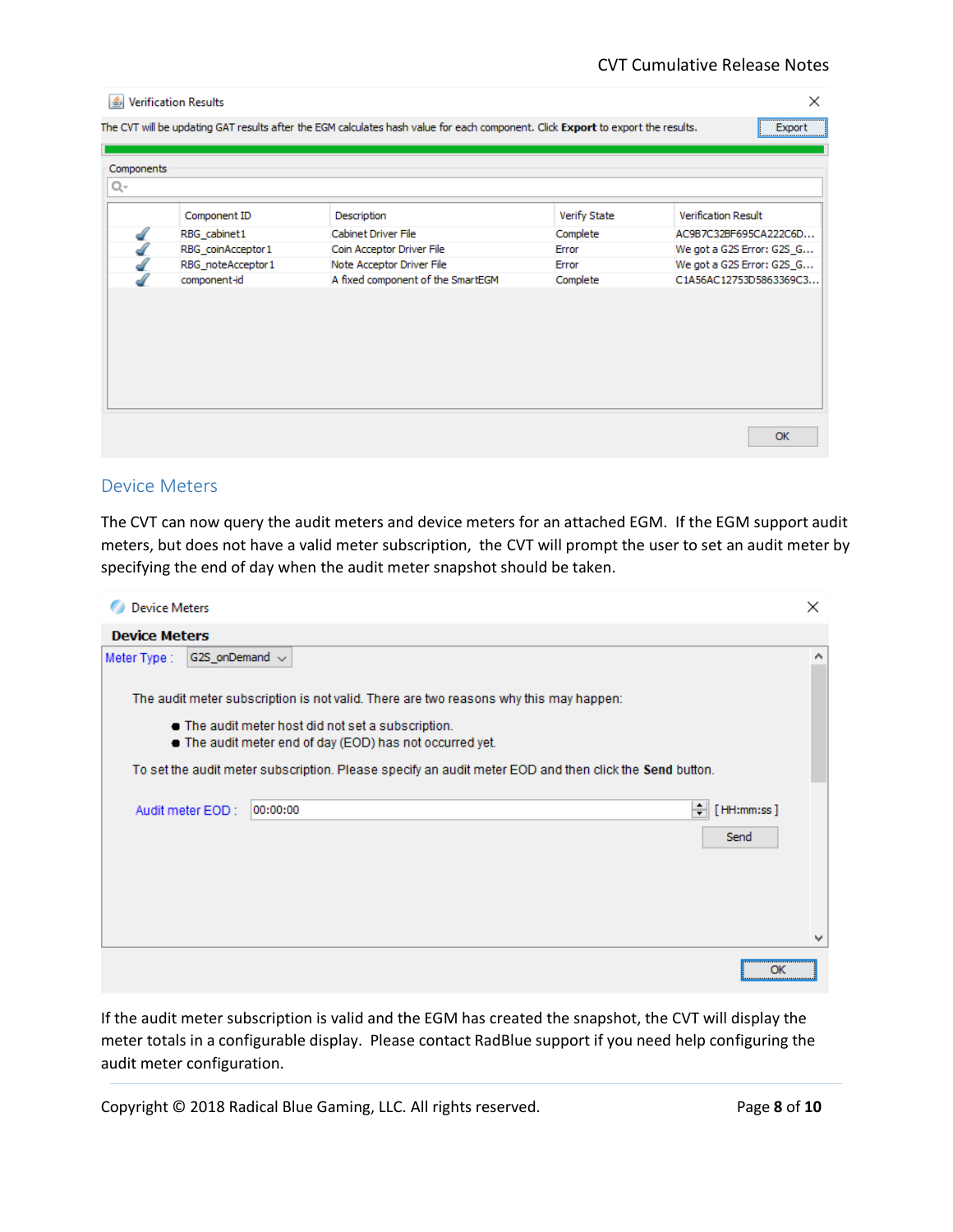| Device Meters                                                                      | $\times$    |
|------------------------------------------------------------------------------------|-------------|
| <b>Device Meters</b>                                                               |             |
| G2S_onAudit<br>Meter Type :<br>$\checkmark$<br>On Audit Summary   On Audit Details | ۸<br>Export |
| EGM ID: RBG_1234<br>Audit date/time : 2018-05-30T13:27:00.002-07:00                |             |
| <b>Audit meters</b>                                                                |             |
| Meter                                                                              | Value       |
| 田·Total IN                                                                         | 25.00       |
| 国·Total OUT                                                                        | 5.00        |
| 田·Games                                                                            | 20.00       |
| E Handpay                                                                          | 0.00        |
| 国·Jackpot                                                                          | 0.00        |
| 国·Bill IN                                                                          | 20.00       |
| El Cashless IN                                                                     | 0.00        |
| El Cashless OUT                                                                    | 0.00        |
| E Promo Credits IN                                                                 | 0.00        |
| E Promo Credits OUT                                                                | 0.00        |
|                                                                                    |             |
|                                                                                    |             |
|                                                                                    | ٧           |
|                                                                                    | OK<br>:     |

#### Device Status

The CVT queries the EGM and retries all of the device status elements. The CVT then displays the result in the following panel. This information can exported to allow for comparisons reporting.

| <b>Device Statuses</b> |           |                               |                    |             |
|------------------------|-----------|-------------------------------|--------------------|-------------|
|                        |           |                               |                    |             |
|                        |           |                               |                    | ^<br>Export |
| <b>Device Class</b>    | Device ID | Parameter                     | Value              |             |
| G2S_bonus              |           | <b>Bonus Active</b>           | false              |             |
| G2S_bonus              |           | Config Complete               | true               |             |
| G2S_bonus              |           | Config Date/Time              | <not set=""></not> |             |
| G2S_bonus              |           | Configuration ID              | 0                  |             |
| G2S_bonus              |           | <b>Delay Games</b>            | 0                  |             |
| G2S_bonus              |           | Delay Later                   | false              |             |
| G2S_bonus              |           | <b>Delay Time</b>             | $\circ$            |             |
| G2S_bonus              |           | Delay Value                   | o                  |             |
| G2S_bonus              |           | <b>EGM Enabled</b>            | true               |             |
| G2S_bonus              |           | <b>Host Active</b>            | true               |             |
| G2S_bonus              |           | <b>Host Enabled</b>           | true               |             |
| G2S_bonus              |           | <b>Host Locked</b>            | false              |             |
| G2S_bonus              |           | Wager Match EGM Escrow        | o                  |             |
| G2S_bonus              |           | Wager Match Player Escrow     | O                  |             |
| G2S_cabinet            | 526059076 | Audit Win Fault               | false              |             |
| G2S_cabinet            | 526059076 | Audit Win Pending             | false              |             |
| G2S_cabinet            | 526059076 | Auxiliary Door Open           | false              |             |
| G2S_cabinet            | 526059076 | Auxiliary Door Open Date/Time | <not set=""></not> | v           |

Copyright © 2018 Radical Blue Gaming, LLC. All rights reserved. Page **9** of **10**